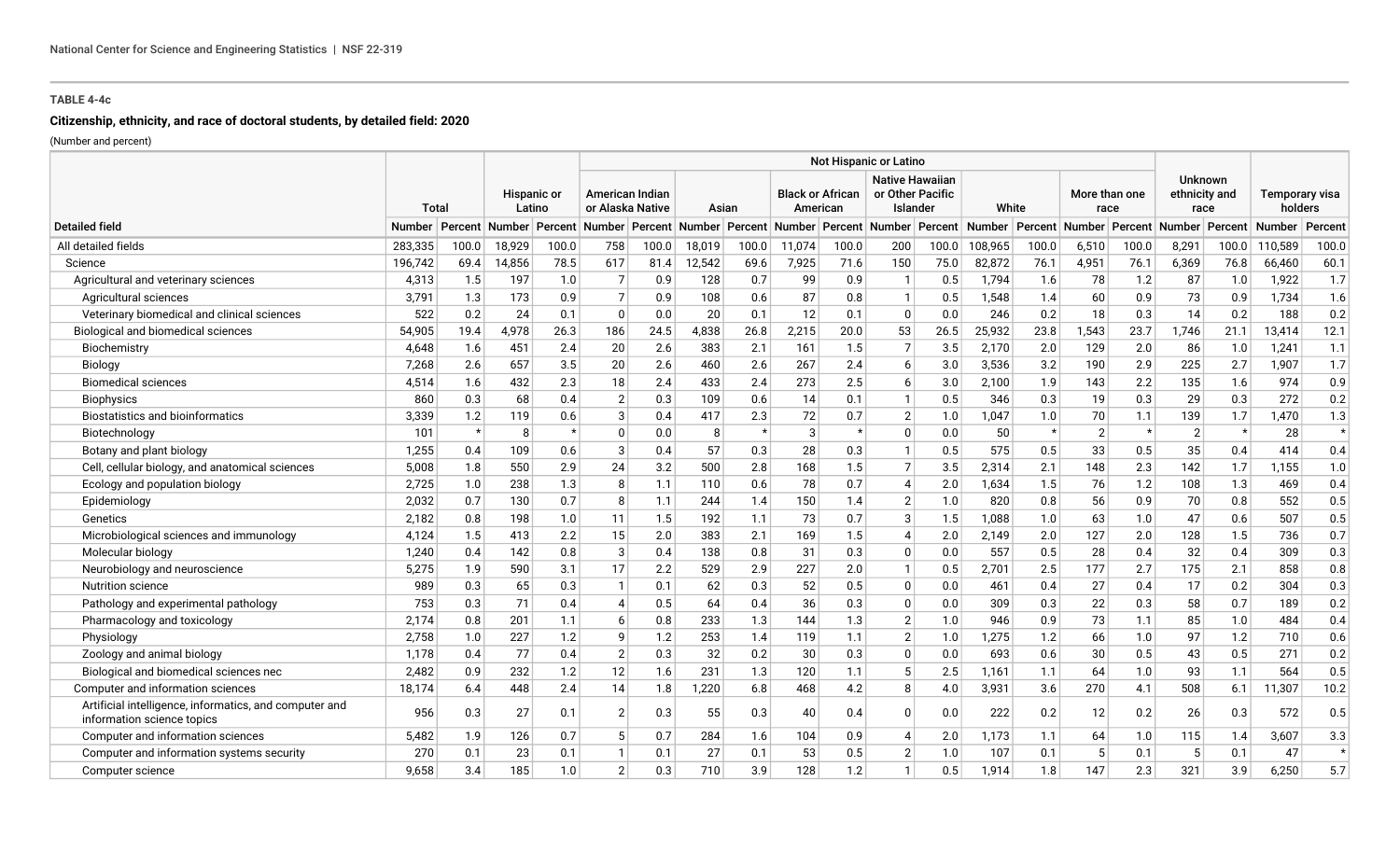# **Citizenship, ethnicity, and race of doctoral students, by detailed field: 2020**

|                                                              |               |         |                       |         | Not Hispanic or Latino |                                     |                                                                                                                                                                                                                                             |         |       |                                                        |                |         |                |                       |                |                                         |          |                           |        |         |
|--------------------------------------------------------------|---------------|---------|-----------------------|---------|------------------------|-------------------------------------|---------------------------------------------------------------------------------------------------------------------------------------------------------------------------------------------------------------------------------------------|---------|-------|--------------------------------------------------------|----------------|---------|----------------|-----------------------|----------------|-----------------------------------------|----------|---------------------------|--------|---------|
|                                                              |               | Total   | Hispanic or<br>Latino |         |                        | American Indian<br>or Alaska Native | <b>Black or African</b><br>American<br>Asian<br>Percent Number Percent Number Percent Number Percent Number Percent Number Percent Number Percent Number Percent Number Percent Number Percent Number Percent Number Percent Number Percent |         |       | <b>Native Hawaiian</b><br>or Other Pacific<br>Islander |                | White   |                | More than one<br>race |                | <b>Unknown</b><br>ethnicity and<br>race |          | Temporary visa<br>holders |        |         |
| <b>Detailed field</b>                                        | <b>Number</b> |         |                       |         |                        |                                     |                                                                                                                                                                                                                                             |         |       |                                                        |                |         |                |                       |                |                                         |          |                           |        | Percent |
| Information science and studies                              | 1,245         | 0.4     | 63                    | 0.3     |                        | 0.5                                 | 93                                                                                                                                                                                                                                          | 0.5     | 97    | 0.9                                                    |                | 0.5     | 375            | 0.3                   | 24             | 0.4                                     | 32       | 0.4                       | 556    | 0.5     |
| Information technology                                       | 405           | 0.1     | 17                    | 0.1     | $\Omega$               | 0.0                                 | 35                                                                                                                                                                                                                                          | 0.2     | 28    | 0.3                                                    | $\Omega$       | 0.0     | 90             | 0.1                   | 11             | 0.2                                     | 9        | 0.1                       | 215    | 0.2     |
| Computer and information sciences nec                        | 158           | 0.1     | $\overline{7}$        | $\star$ | $\mathbf{0}$           | 0.0                                 | 16                                                                                                                                                                                                                                          | 0.1     | 18    | 0.2                                                    | $\Omega$       | 0.0     | 50             | $\star$               | $\overline{7}$ | 0.1                                     | $\Omega$ | 0.0                       | 60     | 0.1     |
| Geosciences, atmospheric sciences, and ocean sciences        | 6,515         | 2.3     | 447                   | 2.4     | 14                     | 1.8                                 | 246                                                                                                                                                                                                                                         | 1.4     | 119   | 1.1                                                    | $\mathbf{1}$   | 0.5     | 3,333          | 3.1                   | 196            | 3.0                                     | 212      | 2.6                       | 1,947  | 1.8     |
| Atmospheric sciences and meteorology                         | 847           | 0.3     | 39                    | 0.2     | $\mathbf{0}$           | 0.0                                 | 21                                                                                                                                                                                                                                          | 0.1     | 14    | 0.1                                                    | $\Omega$       | 0.0     | 429            | 0.4                   | 16             | 0.2                                     | 29       | 0.3                       | 299    | 0.3     |
| Geological and earth sciences                                | 4,165         | 1.5     | 296                   | 1.6     | 12                     | 1.6                                 | 171                                                                                                                                                                                                                                         | 0.9     | 79    | 0.7                                                    | $\Omega$       | 0.0     | 2,052          | 1.9                   | 118            | 1.8                                     | 120      | 1.4                       | 1,317  | 1.2     |
| Ocean and marine sciences                                    | 1,503         | 0.5     | 112                   | 0.6     | $\overline{2}$         | 0.3                                 | 54                                                                                                                                                                                                                                          | 0.3     | 26    | 0.2                                                    | $\mathbf{1}$   | 0.5     | 852            | 0.8                   | 62             | 1.0                                     | 63       | 0.8                       | 331    | 0.3     |
| Geosciences, atmospheric sciences, and ocean sciences<br>nec | ne            | ne      | ne                    | ne      | ne                     | ne                                  | ne                                                                                                                                                                                                                                          | ne      | ne    | ne                                                     | ne             | ne      | ne             | ne                    | ne             | ne                                      | ne       | ne                        | ne     | ne      |
| Mathematics and statistics                                   | 13,687        | 4.8     | 625                   | 3.3     | 13                     | 1.7                                 | 833                                                                                                                                                                                                                                         | 4.6     | 204   | 1.8                                                    | 3              | 1.5     | 4,488          | 4.1                   | 251            | 3.9                                     | 376      | 4.5                       | 6,894  | 6.2     |
| Applied mathematics                                          | 2,211         | 0.8     | 120                   | 0.6     | $\overline{2}$         | 0.3                                 | 127                                                                                                                                                                                                                                         | 0.7     | 57    | 0.5                                                    | $\Omega$       | 0.0     | 773            | 0.7                   | 58             | 0.9                                     | 42       | 0.5                       | 1,032  | 0.9     |
| <b>Mathematics</b>                                           | 8,089         | 2.9     | 433                   | 2.3     | $\sqrt{2}$             | 0.8                                 | 486                                                                                                                                                                                                                                         | 2.7     | 104   | 0.9                                                    |                | 0.5     | 3,041          | 2.8                   | 151            | 2.3                                     | 252      | 3.0                       | 3,615  | 3.3     |
| <b>Statistics</b>                                            | 3,387         | 1.2     | 72                    | 0.4     |                        | 0.7                                 | 220                                                                                                                                                                                                                                         | 1.2     | 43    | 0.4                                                    | 2              | 1.0     | 674            | 0.6                   | 42             | 0.6                                     | 82       | 1.0                       | 2,247  | 2.0     |
| Multidisciplinary and interdisciplinary studies              | 3,553         | 1.3     | 249                   | 1.3     | Q                      | 1.2                                 | 243                                                                                                                                                                                                                                         | 1.3     | 209   | 1.9                                                    | 6              | 3.0     | 1,576          | 1.4                   | 77             | 1.2                                     | 125      | 1.5                       | 1,059  | $1.0$   |
| Biological and physical sciences                             | 815           | 0.3     | 49                    | 0.3     |                        | 0.1                                 | 56                                                                                                                                                                                                                                          | 0.3     | 34    | 0.3                                                    | 5              | 2.5     | 364            | 0.3                   | 14             | 0.2                                     | 27       | 0.3                       | 265    | $0.2\,$ |
| Computational science                                        | 298           | 0.1     | 20                    | 0.1     | $\Omega$               | 0.0                                 | 19                                                                                                                                                                                                                                          | 0.1     | 14    | 0.1                                                    | $\Omega$       | 0.0     | 92             | 0.1                   | $\overline{7}$ | 0.1                                     | 14       | 0.2                       | 132    | 0.1     |
| Data science and data analytics                              | 42            | $\star$ | $\mathbf{0}$          | 0.0     | $\Omega$               | 0.0                                 | 3                                                                                                                                                                                                                                           | $\star$ | 2     | $\star$                                                | $\Omega$       | 0.0     | $\overline{7}$ | $\star$               | 0              | 0.0                                     | 0        | 0.0                       | 30     | $\star$ |
| International and global studies                             | 173           | 0.1     | 31                    | 0.2     |                        | 0.1                                 | 3                                                                                                                                                                                                                                           | $\star$ | 20    | 0.2                                                    | $\Omega$       | $0.0\,$ | 56             | 0.1                   | $\mathbf{1}$   | $\star$                                 | 5        | 0.1                       | 56     | 0.1     |
| Multidisciplinary and interdisciplinary studies nec          | 2,225         | 0.8     | 149                   | 0.8     | $\overline{7}$         | 0.9                                 | 162                                                                                                                                                                                                                                         | 0.9     | 139   | 1.3                                                    | $\mathbf{1}$   | 0.5     | 1,057          | 1.0                   | 55             | 0.8                                     | 79       | 1.0                       | 576    | 0.5     |
| Natural resources and conservation                           | 3,705         | 1.3     | 298                   | 1.6     | 35                     | 4.6                                 | 99                                                                                                                                                                                                                                          | 0.5     | 156   | 1.4                                                    | 3              | 1.5     | 1,977          | 1.8                   | 81             | 1.2                                     | 146      | 1.8                       | 910    | 0.8     |
| Environmental science and studies                            | 1.799         | 0.6     | 184                   | 1.0     | 16                     | 2.1                                 | 57                                                                                                                                                                                                                                          | 0.3     | 95    | 0.9                                                    | 3              | 1.5     | 896            | 0.8                   | 32             | 0.5                                     | 89       | 1.1                       | 427    | 0.4     |
| Forestry, natural resources, and conservation                | 1.906         | 0.7     | 114                   | 0.6     | 19                     | 2.5                                 | 42                                                                                                                                                                                                                                          | 0.2     | 61    | 0.6                                                    | $\Omega$       | 0.0     | 1,081          | 1.0                   | 49             | 0.8                                     | 57       | 0.7                       | 483    | 0.4     |
| Physical sciences                                            | 36,341        | 12.8    | 2.272                 | 12.0    | 55                     | 7.3                                 | 2.041                                                                                                                                                                                                                                       | 11.3    | 758   | 6.8                                                    | 14             | 7.0     | 14,957         | 13.7                  | 769            | 11.8                                    | 961      | 11.6                      | 14.514 | 13.1    |
| Astronomy and astrophysics                                   | 1,430         | 0.5     | 124                   | 0.7     | 4                      | 0.5                                 | 103                                                                                                                                                                                                                                         | 0.6     | 33    | 0.3                                                    | $\Omega$       | 0.0     | 731            | 0.7                   | 58             | 0.9                                     | 36       | 0.4                       | 341    | 0.3     |
| Chemistry                                                    | 19,389        | 6.8     | 1,338                 | 7.1     | 34                     | 4.5                                 | 1,171                                                                                                                                                                                                                                       | 6.5     | 449   | 4.1                                                    | 11             | 5.5     | 8,070          | 7.4                   | 411            | 6.3                                     | 528      | 6.4                       | 7,377  | 6.7     |
| Materials sciences                                           | 1,028         | 0.4     | 50                    | 0.3     | -1                     | 0.1                                 | 71                                                                                                                                                                                                                                          | 0.4     | 36    | 0.3                                                    | $\mathbf{1}$   | 0.5     | 332            | 0.3                   | 8              | 0.1                                     | 44       | 0.5                       | 485    | 0.4     |
| Physics                                                      | 13,985        | 4.9     | 750                   | 4.0     | 16                     | 2.1                                 | 685                                                                                                                                                                                                                                         | 3.8     | 196   | 1.8                                                    | $\overline{2}$ | 1.0     | 5,649          | 5.2                   | 285            | 4.4                                     | 339      | 4.1                       | 6,063  | 5.5     |
| Physical sciences nec                                        | 509           | 0.2     | 10                    | 0.1     | $\mathbf{0}$           | 0.0                                 | 11                                                                                                                                                                                                                                          | 0.1     | 44    | 0.4                                                    | $\Omega$       | 0.0     | 175            | 0.2                   | $\overline{7}$ | 0.1                                     | 14       | 0.2                       | 248    | 0.2     |
| Psychology                                                   | 21,115        | 7.5     | 2.798                 | 14.8    | 97                     | 12.8                                | 1,265                                                                                                                                                                                                                                       | 7.0     | 1,619 | 14.6                                                   | 21             | 10.5    | 11,412         | 10.5                  | 870            | 13.4                                    | 794      | 9.6                       | 2.239  | 2.0     |
| Applied psychology                                           | 4,833         | 1.7     | 716                   | 3.8     | 34                     | 4.5                                 | 245                                                                                                                                                                                                                                         | 1.4     | 522   | 4.7                                                    | 6              | 3.0     | 2,539          | 2.3                   | 170            | 2.6                                     | 132      | 1.6                       | 469    | 0.4     |
| Clinical psychology                                          | 3,668         | 1.3     | 669                   | 3.5     | 13                     | 1.7                                 | 230                                                                                                                                                                                                                                         | 1.3     | 206   | 1.9                                                    | 2              | 1.0     | 1,977          | 1.8                   | 212            | 3.3                                     | 220      | 2.7                       | 139    | 0.1     |
| Counseling psychology                                        | 1.360         | 0.5     | 185                   | 1.0     |                        | 0.7                                 | 106                                                                                                                                                                                                                                         | 0.6     | 205   | 1.9                                                    |                | 0.5     | 662            | 0.6                   | 46             | 0.7                                     | 51       | 0.6                       | 99     | 0.1     |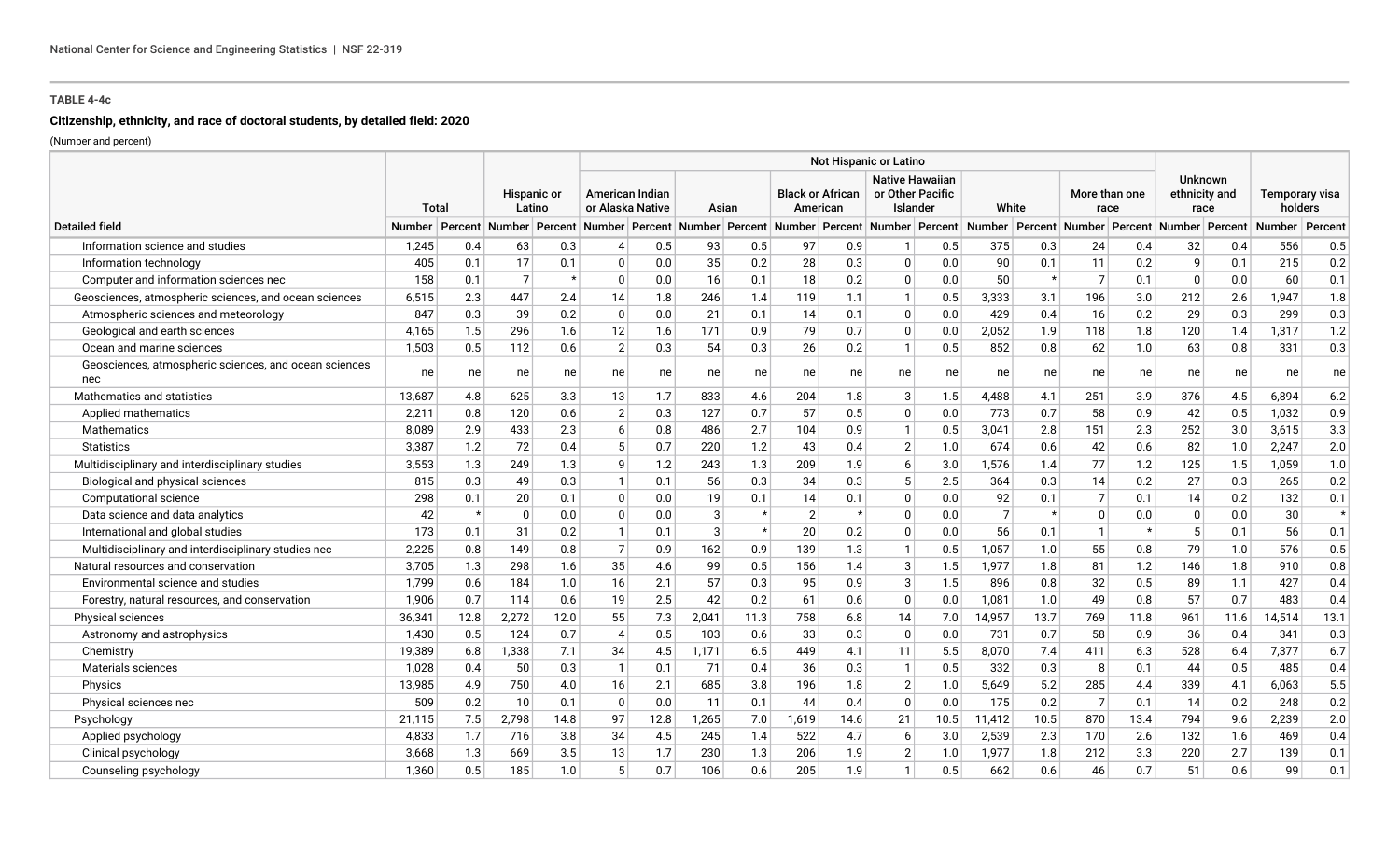# **Citizenship, ethnicity, and race of doctoral students, by detailed field: 2020**

|                                                                         |        |      |                       |         | Not Hispanic or Latino              |      |       |      |       |                                     |                                                        |      |        |      |                       |      |                                         |      |                                                                                                                                                                              |         |
|-------------------------------------------------------------------------|--------|------|-----------------------|---------|-------------------------------------|------|-------|------|-------|-------------------------------------|--------------------------------------------------------|------|--------|------|-----------------------|------|-----------------------------------------|------|------------------------------------------------------------------------------------------------------------------------------------------------------------------------------|---------|
|                                                                         | Total  |      | Hispanic or<br>Latino |         | American Indian<br>or Alaska Native |      | Asian |      |       | <b>Black or African</b><br>American | <b>Native Hawaiian</b><br>or Other Pacific<br>Islander |      | White  |      | More than one<br>race |      | <b>Unknown</b><br>ethnicity and<br>race |      | Temporary visa<br>holders                                                                                                                                                    |         |
| <b>Detailed field</b>                                                   | Number |      |                       |         |                                     |      |       |      |       |                                     |                                                        |      |        |      |                       |      |                                         |      | Percent Number Percent Number Percent Number Percent Number Percent Number Percent Number Percent Number Percent Number Percent Number Percent Number Percent Number Percent |         |
| Human development                                                       | 742    | 0.3  | 66                    | 0.3     | 2 <sup>1</sup>                      | 0.3  | 30    | 0.2  | 94    | 0.8                                 |                                                        | 0.5  | 374    | 0.3  | 31                    | 0.5  | 15                                      | 0.2  | 129                                                                                                                                                                          | 0.1     |
| Psychology, general                                                     | 6,601  | 2.3  | 825                   | 4.4     | 31                                  | 4.1  | 371   | 2.1  | 416   | 3.8                                 | q                                                      | 4.5  | 3,807  | 3.5  | 278                   | 4.3  | 285                                     | 3.4  | 579                                                                                                                                                                          | 0.5     |
| Research and experimental psychology                                    | 3,911  | 1.4  | 337                   | 1.8     | 12                                  | 1.6  | 283   | 1.6  | 176   | 1.6                                 | $\overline{2}$                                         | 1.0  | 2,053  | 1.9  | 133                   | 2.0  | 91                                      | 1.1  | 824                                                                                                                                                                          | 0.7     |
| Social sciences                                                         | 34,434 | 12.2 | 2,544                 | 13.4    | 187                                 | 24.7 | 1,629 | 9.0  | 2,078 | 18.8                                | 40                                                     | 20.0 | 13,472 | 12.4 | 816                   | 12.5 | 1,414                                   | 17.1 | 12,254                                                                                                                                                                       | 11.1    |
| Agricultural and natural resource economics                             | 639    | 0.2  | 15                    | 0.1     | $\Omega$                            | 0.0  | 27    | 0.1  | 13    | 0.1                                 | 0                                                      | 0.0  | 146    | 0.1  | $\overline{2}$        |      | 13                                      | 0.2  | 423                                                                                                                                                                          | 0.4     |
| Anthropology                                                            | 4,296  | 1.5  | 415                   | 2.2     | 45                                  | 5.9  | 171   | 0.9  | 141   | 1.3                                 | 6                                                      | 3.0  | 2,235  | 2.1  | 151                   | 2.3  | 235                                     | 2.8  | 897                                                                                                                                                                          | 0.8     |
| Area, ethnic, cultural, gender, and group studies                       | 2,482  | 0.9  | 386                   | 2.0     | 63                                  | 8.3  | 135   | 0.7  | 388   | 3.5                                 | 6                                                      | 3.0  | 787    | 0.7  | 86                    | 1.3  | 103                                     | 1.2  | 528                                                                                                                                                                          | 0.5     |
| Criminal justice and safety studies                                     | 988    | 0.3  | 92                    | 0.5     |                                     | 0.5  | 19    | 0.1  | 143   | 1.3                                 | $\overline{2}$                                         | 1.0  | 511    | 0.5  | 34                    | 0.5  | 115                                     | 1.4  | 68                                                                                                                                                                           | 0.1     |
| Criminology                                                             | 318    | 0.1  | 38                    | 0.2     | $\Omega$                            | 0.0  | 12    | 0.1  | 19    | 0.2                                 | $\Omega$                                               | 0.0  | 201    | 0.2  | 6                     | 0.1  | $\overline{7}$                          | 0.1  | 35                                                                                                                                                                           | $\star$ |
| Economics (except agricultural and natural resource)                    | 7,959  | 2.8  | 205                   | 1.1     |                                     | 0.5  | 388   | 2.2  | 123   | 1.1                                 | $\overline{2}$                                         | 1.0  | 1,750  | 1.6  | 69                    | 1.1  | 169                                     | 2.0  | 5,249                                                                                                                                                                        | 4.7     |
| Geography and cartography                                               | 1,652  | 0.6  | 125                   | 0.7     | 8                                   | 1.1  | 60    | 0.3  | 52    | 0.5                                 | $\overline{2}$                                         | 1.0  | 724    | 0.7  | 31                    | 0.5  | 75                                      | 0.9  | 575                                                                                                                                                                          | 0.5     |
| International relations and national security studies                   | 408    | 0.1  | 34                    | 0.2     | $\mathbf{1}$                        | 0.1  | 20    | 0.1  | 27    | 0.2                                 | $\Omega$                                               | 0.0  | 161    | 0.1  | 8                     | 0.1  | 6                                       | 0.1  | 151                                                                                                                                                                          | 0.1     |
| Linguistics                                                             | 1,686  | 0.6  | 93                    | 0.5     | 16                                  | 2.1  | 80    | 0.4  | 30    | 0.3                                 | $\Omega$                                               | 0.0  | 649    | 0.6  | 47                    | 0.7  | 61                                      | 0.7  | 710                                                                                                                                                                          | 0.6     |
| Political science and government                                        | 5,366  | 1.9  | 327                   | 1.7     | 13                                  | 1.7  | 225   | 1.2  | 246   | 2.2                                 | $\overline{7}$                                         | 3.5  | 2,516  | 2.3  | 136                   | 2.1  | 221                                     | 2.7  | 1,675                                                                                                                                                                        | 1.5     |
| Public policy analysis                                                  | 2,547  | 0.9  | 177                   | 0.9     | 13                                  | 1.7  | 169   | 0.9  | 334   | 3.0                                 | 3                                                      | 1.5  | 997    | 0.9  | 72                    | 1.1  | 152                                     | 1.8  | 630                                                                                                                                                                          | 0.6     |
| Sociology and population studies                                        | 5,067  | 1.8  | 575                   | 3.0     | 17                                  | 2.2  | 281   | 1.6  | 488   | 4.4                                 |                                                        | 3.5  | 2,320  | 2.1  | 152                   | 2.3  | 195                                     | 2.4  | 1,032                                                                                                                                                                        | 0.9     |
| Urban studies and affairs                                               | 405    | 0.1  | 23                    | 0.1     | $\Omega$                            | 0.0  | 15    | 0.1  | 54    | 0.5                                 | $\Omega$                                               | 0.0  | 158    | 0.1  | 6                     | 0.1  | 30                                      | 0.4  | 119                                                                                                                                                                          | 0.1     |
| Social sciences, other                                                  | 621    | 0.2  | 39                    | 0.2     | 3                                   | 0.4  | 27    | 0.1  | 20    | 0.2                                 | 5                                                      | 2.5  | 317    | 0.3  | 16                    | 0.2  | 32                                      | 0.4  | 162                                                                                                                                                                          | 0.1     |
| Engineering                                                             | 71,279 | 25.2 | 2,940                 | 15.5    | 79                                  | 10.4 | 4,392 | 24.4 | 1,631 | 14.7                                | 30                                                     | 15.0 | 19,064 | 17.5 | 1,194                 | 18.3 | 1,430                                   | 17.2 | 40,519                                                                                                                                                                       | 36.6    |
| Aerospace, aeronautical, and astronautical engineering                  | 2,645  | 0.9  | 116                   | 0.6     | 4                                   | 0.5  | 183   | 1.0  | 48    | 0.4                                 | -5                                                     | 2.5  | 1,073  | 1.0  | 75                    | 1.2  | 44                                      | 0.5  | 1,097                                                                                                                                                                        | 1.0     |
| Biological, biomedical, and biosystems engineering                      | 8,239  | 2.9  | 573                   | 3.0     | 15                                  | 2.0  | 1,002 | 5.6  | 262   | 2.4                                 | 10                                                     | 5.0  | 3,240  | 3.0  | 246                   | 3.8  | 239                                     | 2.9  | 2,652                                                                                                                                                                        | 2.4     |
| Chemical, petroleum, and chemical-related engineering                   | 7,612  | 2.7  | 307                   | 1.6     | 12                                  | 1.6  | 560   | 3.1  | 143   | 1.3                                 | 3                                                      | 1.5  | 2,329  | 2.1  | 136                   | 2.1  | 119                                     | 1.4  | 4,003                                                                                                                                                                        | 3.6     |
| Chemical engineering                                                    | 7,031  | 2.5  | 302                   | 1.6     | 12                                  | 1.6  | 544   | 3.0  | 131   | 1.2                                 | 3                                                      | 1.5  | 2,273  | 2.1  | 132                   | 2.0  | 107                                     | 1.3  | 3,527                                                                                                                                                                        | 3.2     |
| Petroleum engineering                                                   | 581    | 0.2  | 5                     | $\star$ | $\mathbf{0}$                        | 0.0  | 16    | 0.1  | 12    | 0.1                                 | $\mathbf{0}$                                           | 0.0  | 56     | 0.1  | 4                     | 0.1  | 12                                      | 0.1  | 476                                                                                                                                                                          | 0.4     |
| Civil, environmental, transportation and related engineering<br>fields  | 7,485  | 2.6  | 288                   | 1.5     | 10                                  | 1.3  | 243   | 1.3  | 162   | 1.5                                 | 3                                                      | 1.5  | 1,549  | 1.4  | 86                    | 1.3  | 121                                     | 1.5  | 5,023                                                                                                                                                                        | 4.5     |
| Civil engineering                                                       | 6,517  | 2.3  | 235                   | 1.2     | 9                                   | 1.2  | 200   | 1.1  | 131   | 1.2                                 | $\overline{2}$                                         | 1.0  | 1,281  | 1.2  | 66                    | 1.0  | 100                                     | 1.2  | 4,493                                                                                                                                                                        | 4.1     |
| Architectural, environmental, construction and surveying<br>engineering | 968    | 0.3  | 53                    | 0.3     |                                     | 0.1  | 43    | 0.2  | 31    | 0.3                                 |                                                        | 0.5  | 268    | 0.2  | 20                    | 0.3  | 21                                      | 0.3  | 530                                                                                                                                                                          | 0.5     |
| Electrical, electronics, communications and computer<br>engineering     | 17,720 | 6.3  | 458                   | 2.4     |                                     | 0.9  | 956   | 5.3  | 300   | 2.7                                 |                                                        | 0.5  | 3,099  | 2.8  | 161                   | 2.5  | 347                                     | 4.2  | 12,391                                                                                                                                                                       | 11.2    |
| Electrical, electronics, and communications engineering                 | 14,694 | 5.2  | 397                   | 2.1     | 3                                   | 0.4  | 803   | 4.5  | 234   | 2.1                                 |                                                        | 0.5  | 2,553  | 2.3  | 129                   | 2.0  | 261                                     | 3.1  | 10,313                                                                                                                                                                       | 9.3     |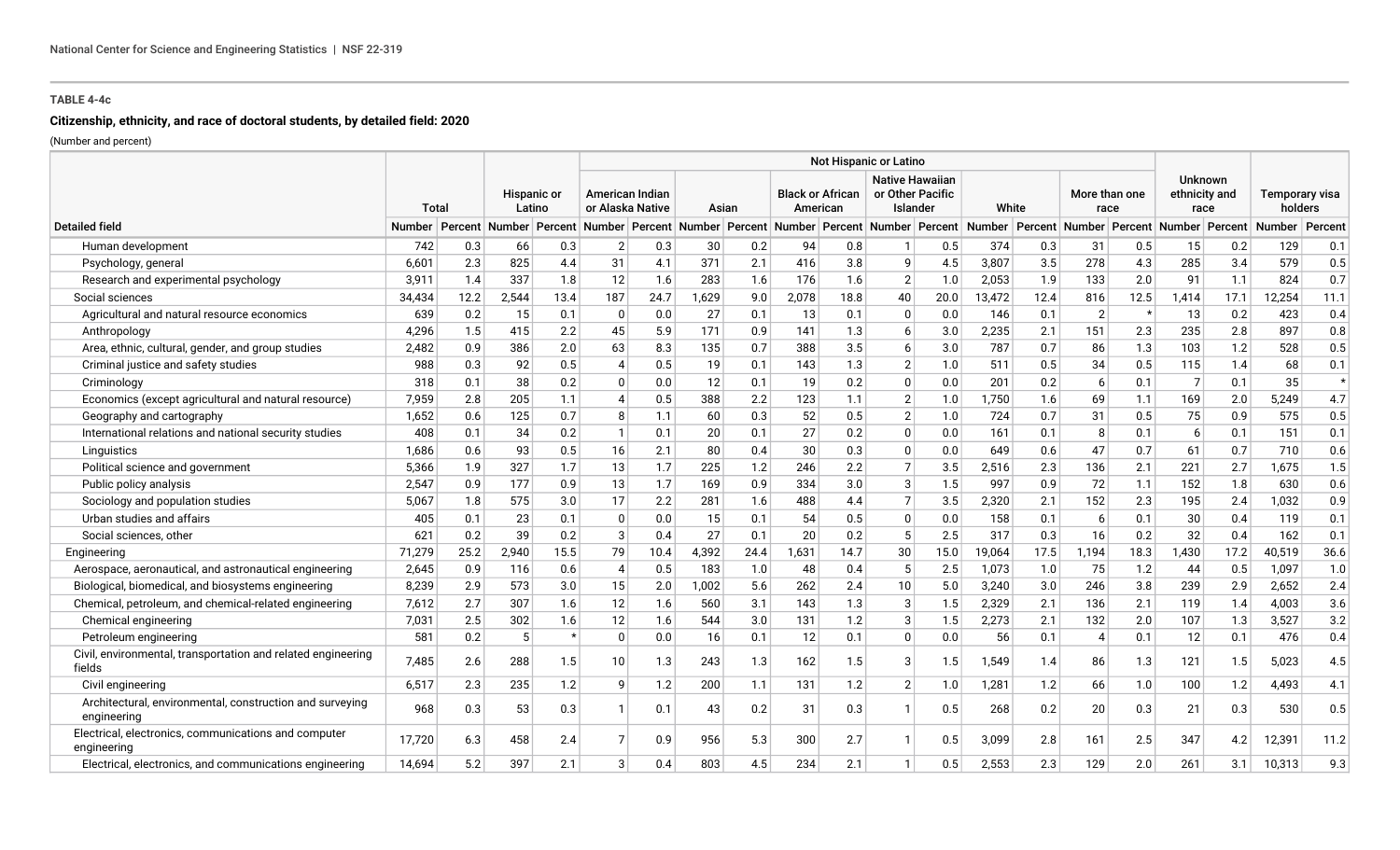# **Citizenship, ethnicity, and race of doctoral students, by detailed field: 2020**

|                                                                           |               |              |       |                              |                |                                     |       |       |       |                                     | Not Hispanic or Latino                                                                                                                         |                                                        |       |     |                       |     |                                         |     |                           |     |
|---------------------------------------------------------------------------|---------------|--------------|-------|------------------------------|----------------|-------------------------------------|-------|-------|-------|-------------------------------------|------------------------------------------------------------------------------------------------------------------------------------------------|--------------------------------------------------------|-------|-----|-----------------------|-----|-----------------------------------------|-----|---------------------------|-----|
|                                                                           |               | <b>Total</b> |       | <b>Hispanic or</b><br>Latino |                | American Indian<br>or Alaska Native |       | Asian |       | <b>Black or African</b><br>American |                                                                                                                                                | <b>Native Hawaiian</b><br>or Other Pacific<br>Islander | White |     | More than one<br>race |     | <b>Unknown</b><br>ethnicity and<br>race |     | Temporary visa<br>holders |     |
| <b>Detailed field</b>                                                     | <b>Number</b> |              |       |                              |                |                                     |       |       |       |                                     | Percent Number Percent Number Percent Number Percent Number Percent Number Percent Number Percent Number Percent Number Percent Number Percent |                                                        |       |     |                       |     |                                         |     | Number Percent            |     |
| Computer engineering                                                      | 3,026         | 1.1          | 61    | 0.3                          |                | 0.5                                 | 153   | 0.8   | 66    | 0.6                                 | $\Omega$                                                                                                                                       | 0.0                                                    | 546   | 0.5 | 32                    | 0.5 | 86                                      | 1.0 | 2,078                     | 1.9 |
| Industrial, manufacturing, systems engineering and<br>operations research | 3,839         | 1.4          | 96    | 0.5                          | 2 <sup>1</sup> | 0.3                                 | 177   | 1.0   | 135   | 1.2                                 |                                                                                                                                                | 0.5                                                    | 868   | 0.8 | 50                    | 0.8 | 95                                      | 1.1 | 2,415                     | 2.2 |
| Industrial and manufacturing engineering                                  | 2,413         | 0.9          | 55    | 0.3                          |                | 0.1                                 | 80    | 0.4   | 74    | 0.7                                 | $\mathbf{0}$                                                                                                                                   | $0.0\,$                                                | 422   | 0.4 | 18                    | 0.3 | 45                                      | 0.5 | 1,718                     | 1.6 |
| Systems engineering and operations research                               | 1,426         | 0.5          | 41    | 0.2                          |                | 0.1                                 | 97    | 0.5   | 61    | 0.6                                 |                                                                                                                                                | 0.5                                                    | 446   | 0.4 | 32                    | 0.5 | 50                                      | 0.6 | 697                       | 0.6 |
| Mechanical engineering                                                    | 11,477        | 4.1          | 556   | 2.9                          | 14             | 1.8                                 | 580   | 3.2   | 225   | 2.0                                 | $\mathbf{1}$                                                                                                                                   | 0.5                                                    | 3,004 | 2.8 | 197                   | 3.0 | 228                                     | 2.7 | 6,672                     | 6.0 |
| Metallurgical, mining, materials and related engineering<br>fields        | 4,882         | 1.7          | 263   | 1.4                          | 5              | 0.7                                 | 338   | 1.9   | 103   | 0.9                                 | 2                                                                                                                                              | 1.0                                                    | 1,557 | 1.4 | 100                   | 1.5 | 81                                      | 1.0 | 2,433                     | 2.2 |
| Other engineering                                                         | 7,380         | 2.6          | 283   | 1.5                          | 10             | 1.3                                 | 353   | 2.0   | 253   | 2.3                                 | $\boldsymbol{\varDelta}$                                                                                                                       | 2.0                                                    | 2,345 | 2.2 | 143                   | 2.2 | 156                                     | 1.9 | 3,833                     | 3.5 |
| Agricultural engineering                                                  | 654           | 0.2          | 23    | 0.1                          | -1             | 0.1                                 | 27    | 0.1   | 18    | 0.2                                 | $\mathbf{1}$                                                                                                                                   | 0.5                                                    | 147   | 0.1 | 15                    | 0.2 | 14                                      | 0.2 | 408                       | 0.4 |
| Engineering mechanics, physics, and science                               | 1,468         | 0.5          | 59    | 0.3                          | $\overline{2}$ | 0.3                                 | 92    | 0.5   | 24    | 0.2                                 | $\mathbf{1}$                                                                                                                                   | 0.5                                                    | 436   | 0.4 | 33                    | 0.5 | 30                                      | 0.4 | 791                       | 0.7 |
| Nuclear engineering                                                       | 1,038         | 0.4          | 64    | 0.3                          | $\overline{2}$ | 0.3                                 | 40    | 0.2   | 22    | 0.2                                 | $\Omega$                                                                                                                                       | $0.0\,$                                                | 517   | 0.5 | 34                    | 0.5 | 34                                      | 0.4 | 325                       | 0.3 |
| Engineering, other                                                        | 4,220         | 1.5          | 137   | 0.7                          | 5              | 0.7                                 | 194   | 1.1   | 189   | 1.7                                 | $\overline{2}$                                                                                                                                 | 1.0                                                    | 1,245 | 1.1 | 61                    | 0.9 | 78                                      | 0.9 | 2,309                     | 2.1 |
| Health                                                                    | 15,314        | 5.4          | 1,133 | 6.0                          | 62             | 8.2                                 | 1,085 | 6.0   | 1,518 | 13.7                                | 20                                                                                                                                             | 10.0                                                   | 7,029 | 6.5 | 365                   | 5.6 | 492                                     | 5.9 | 3,610                     | 3.3 |
| Clinical medicine <sup>a</sup>                                            | 4,796         | 1.7          | 482   | 2.5                          | 39             | 5.1                                 | 389   | 2.2   | 615   | 5.6                                 | 12                                                                                                                                             | 6.0                                                    | 2,003 | 1.8 | 152                   | 2.3 | 156                                     | 1.9 | 948                       | 0.9 |
| Medical clinical sciences and clinical and medical<br>laboratory sciences | 443           | 0.2          | 41    | 0.2                          | 5              | 0.7                                 | 40    | 0.2   | 23    | 0.2                                 | $\overline{2}$                                                                                                                                 | 1.0                                                    | 229   | 0.2 | 11                    | 0.2 | 18                                      | 0.2 | 74                        | 0.1 |
| Public health                                                             | 4,353         | 1.5          | 441   | 2.3                          | 34             | 4.5                                 | 349   | 1.9   | 592   | 5.3                                 | 10                                                                                                                                             | 5.0                                                    | 1,774 | 1.6 | 141                   | 2.2 | 138                                     | 1.7 | 874                       | 0.8 |
| Anesthesiology                                                            | ne            | ne           | ne    | ne                           | ne             | ne                                  | ne    | ne    | ne    | ne                                  | ne                                                                                                                                             | ne                                                     | ne    | ne  | ne                    | ne  | ne                                      | ne  | ne                        | ne  |
| Cardiology and cardiovascular disease                                     | ne            | ne           | ne    | ne                           | ne             | ne                                  | ne    | ne    | ne    | ne                                  | ne                                                                                                                                             | ne                                                     | ne    | ne  | ne                    | ne  | ne                                      | ne  | ne                        | ne  |
| Endocrinology, diabetes, and metabolism                                   | ne            | ne           | ne    | ne                           | ne             | ne                                  | ne    | ne    | ne    | ne                                  | ne                                                                                                                                             | ne                                                     | ne    | ne  | ne                    | ne  | ne                                      | ne  | ne                        | ne  |
| Gastroenterology                                                          | ne            | ne           | ne    | ne                           | ne             | ne                                  | ne    | ne    | ne    | ne                                  | ne                                                                                                                                             | ne                                                     | ne    | ne  | ne                    | ne  | ne                                      | ne  | ne                        | ne  |
| Hematology                                                                | ne            | ne           | ne    | ne                           | ne             | ne                                  | ne    | ne    | ne    | ne                                  | ne                                                                                                                                             | ne                                                     | ne    | ne  | ne                    | ne  | ne                                      | ne  | ne                        | ne  |
| Neurology and neurosurgery                                                | ne            | ne           | ne    | ne                           | ne             | ne                                  | ne    | ne    | ne    | ne                                  | ne                                                                                                                                             | ne                                                     | ne    | ne  | ne                    | ne  | ne                                      | ne  | ne                        | ne  |
| Obstetrics and gynecology                                                 | ne            | ne           | ne    | ne                           | ne             | ne                                  | ne    | ne    | ne    | ne                                  | ne                                                                                                                                             | ne                                                     | ne    | ne  | ne                    | ne  | ne                                      | ne  | ne                        | ne  |
| Oncology and cancer research                                              | ne            | ne           | ne    | ne                           | ne             | ne                                  | ne    | ne    | ne    | ne                                  | ne                                                                                                                                             | ne                                                     | ne    | ne  | ne                    | ne  | ne                                      | ne  | ne                        | ne  |
| Ophthalmology                                                             | ne            | ne           | ne    | ne                           | ne             | ne                                  | ne    | ne    | ne    | ne                                  | ne                                                                                                                                             | ne                                                     | ne    | ne  | ne                    | ne  | ne                                      | ne  | ne                        | ne  |
| Otorhinolaryngology                                                       | ne            | ne           | ne    | ne                           | ne             | ne                                  | ne    | ne    | ne    | ne                                  | ne                                                                                                                                             | ne                                                     | ne    | ne  | ne                    | ne  | ne                                      | ne  | ne                        | ne  |
| Pediatrics                                                                | ne            | ne           | ne    | ne                           | ne             | ne                                  | ne    | ne    | ne    | ne                                  | ne                                                                                                                                             | ne                                                     | ne    | ne  | ne                    | ne  | ne                                      | ne  | ne                        | ne  |
| Psychiatry                                                                | ne            | ne           | ne    | ne                           | ne             | ne                                  | ne    | ne    | ne    | ne                                  | ne                                                                                                                                             | ne                                                     | ne    | ne  | ne                    | ne  | ne                                      | ne  | ne                        | ne  |
| Pulmonary disease                                                         | ne            | ne           | ne    | ne                           | ne             | ne                                  | ne    | ne    | ne    | ne                                  | ne                                                                                                                                             | ne                                                     | ne    | ne  | ne                    | ne  | ne                                      | ne  | ne                        | ne  |
| Radiological sciences                                                     | ne            | ne           | ne    | ne                           | ne             | ne                                  | ne    | ne    | ne    | ne                                  | ne                                                                                                                                             | ne                                                     | ne    | ne  | ne                    | ne  | ne                                      | ne  | ne                        | ne  |